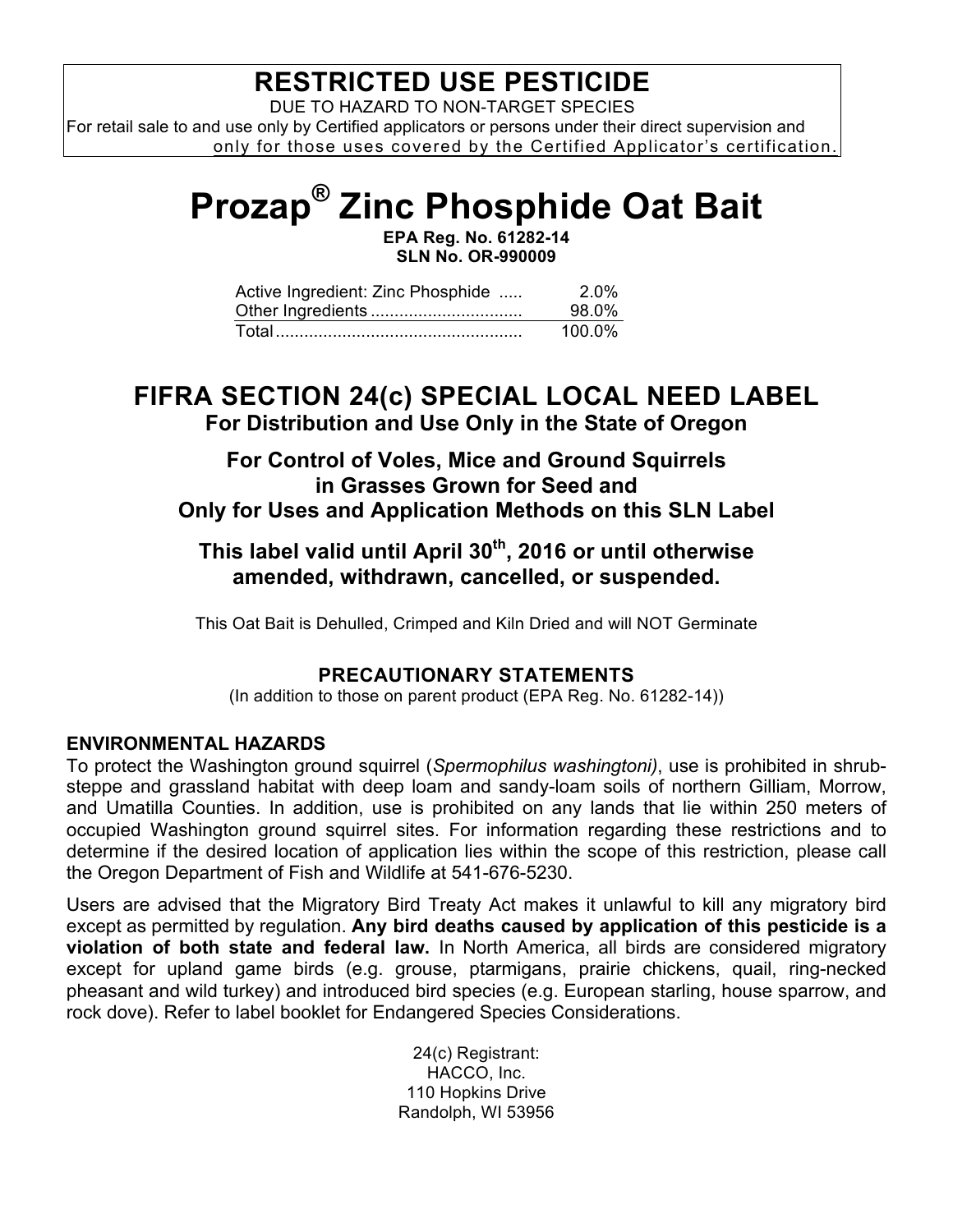#### **DIRECTIONS FOR USE**

#### **It is a violation of Federal law to use this product in a manner inconsistent with its labeling.**

**Use Restrictions**: For control of voles (*Microtus spp*.), house mice, deer mice, and certain ground squirrels in grasses grown for seed as specified below.

This labeling, the package label, and the booklet for Prozap<sup>®</sup> Zinc Phosphide Oat Bait (EPA Reg. No. 61282-14) must be in the possession of the user at the time of application. All applicable directions, restrictions, and precautions on the package label, the booklet, and on this SLN label must be followed.

#### **Application Restrictions:**

- **Applications are only allowed May 1 through August 31. Do not apply from September 1 through April 30.**
- Do not make applications if geese or other migratory birds have been observed in the field within the last fourteen (14) days.
- If geese are observed in the treated field within seven (7) days after broadcast application of this product, hazing is recommended. A hazing permit is not required.
- Keep out of any body of water. Do not apply where runoff is likely to occur.
- Do not apply this product by air.
- Do not graze animals on treated area or harvest any part of the treated crop for livestock feed for sixty (60) days after application.
- Do not exceed four (4) applications per treated area per year.
- Do not apply if rain is forecast within the next 24 hours.
- Anyone who applies bait by ground equipment must wear a dust mask and chemically resistant gloves. Applicators must wear chemically resistant gloves with hand baiting.

#### **Application Directions (Directions for three methods provided):**

PESTS: For control of the vole complex (*Microtus spp.*); house mouse (*Mus musculus*); and deer mouse (*Peromyscus maniculatus*).

#### **Pre-Harvest – Broadcast**

When all restrictions indicated on this label are met, this product may be broadcast by ground driven dispensing devices, cyclone seeder, or by hand. Apply at a rate of 6-10 pounds per acre. Use the higher rate in areas with highest active population level. The number of vole holes is not an indicator of population level or activity.

Do not broadcast bait on bare ground.

#### **Post Harvest – Between Windrows**

Between windrow use is allowed at or after swathing. Apply to areas of high infestation between windrows. Apply with a ground driven dispensing device (i.e. attached to combine), cyclone spreader, or by hand. Apply at a rate of 6-10 pounds per acre. Only apply between windrows. Do not apply over or on windrows. Do not apply in such a manner that results in zinc phosphide bait to be combined. Incinerate or compost seed screenings.

After treating areas between windrows:

- Do not bale straw for any purpose including: stack burning, disposal, animal feed, or bedding. Do not remove straw from the field.
- Do not use any portion of the crop, including seed screenings or straw, for animal feed or bedding.